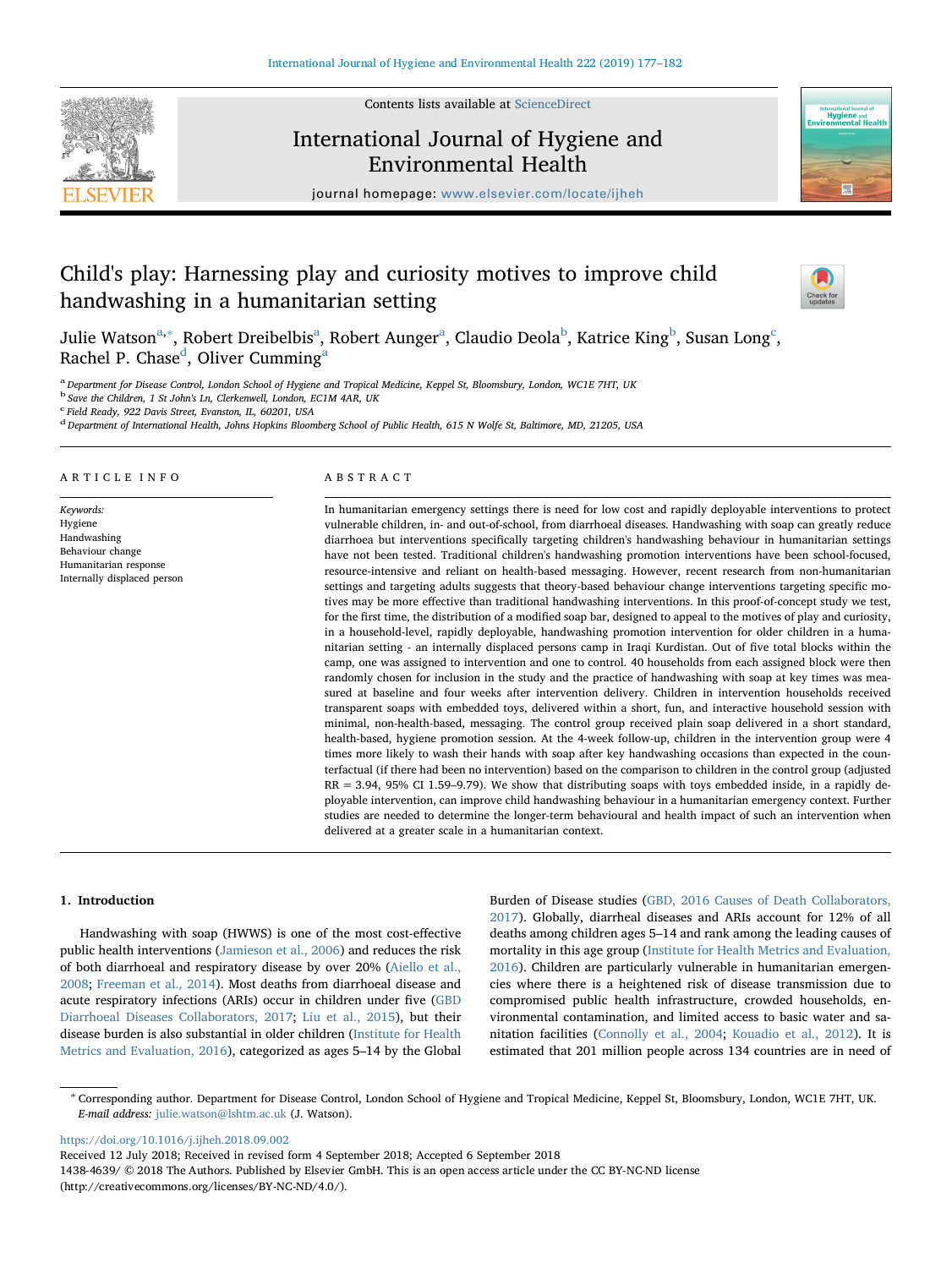international humanitarian assistance [\(Development Initiatives, 2018](#page-5-9)).

Despite the well-known benefits of HWWS, handwashing rates remain low in both stable and humanitarian emergency contexts ([Biran](#page-5-10) [et al., 2012](#page-5-10); [Freeman et al., 2014;](#page-5-2) [Phillips et al., 2015](#page-5-11)). There is limited evidence for effectiveness of handwashing promotion interventions targeting children in general, but particularly in humanitarian emergencies [\(Watson et al., 2017\)](#page-5-12). Historically, existing handwashing promotion interventions have focused on caregivers of young children. Those that have specifically targeted children have been predominantly school-based, failing to reach out-of-school children and inappropriate for implementation in the early stages of emergencies when schools and child-friendly spaces have yet to be established ([McCambridge et al.,](#page-5-13) [2014;](#page-5-13) [Vujcic et al., 2015\)](#page-5-14).

Traditional handwashing promotion interventions in both stable and emergency settings have also focused on messaging around the health-related risks associated with germs [\(Biran et al., 2009](#page-5-15); [Ejemot-](#page-5-16)[Nwadiaro et al., 2015](#page-5-16); [Phillips et al., 2015;](#page-5-11) [Vujcic et al., 2015\)](#page-5-14), however studies have shown that health is often not an effective motivator of behaviour change ([Biran et al., 2009;](#page-5-15) [Curtis et al., 2009](#page-5-17)) and healthbased interventions have had mixed success in a number of emergency settings, including refugee camps in South Sudan, Thailand, Kenya, and Ethiopia [\(Biran et al., 2012;](#page-5-10) [Phillips et al., 2015\)](#page-5-11). Furthermore, these traditional interventions use education-based and knowledge-based messaging which requires skilled health workers to deliver the messages, who are typically overstretched or undersupplied in emergency settings, so that the messages are difficult to deliver consistently ([Contzen et al., 2015;](#page-5-18) [Greenland et al., 2017](#page-5-19); [Rajaraman et al., 2014](#page-5-20)). They are therefore not amenable to the rapid deployment necessary in humanitarian response. Hygiene promotion that is less reliant on skilled and trained health workers delivering messages repeatedly may have more success in large scale interventions.

Recent research from stable settings has demonstrated success in handwashing promotion using motivational rather than health-based messages ([Biran et al., 2014\)](#page-5-21). The use of motives in behaviour change interventions is supported by the Evo-Eco theory which postulates that 15 latent human motives have evolved to drive behaviour in all human experiences and solve evolutionarily important goals, for example, finding food or a long-term mate ([Aunger and Curtis, 2014](#page-5-22)). In particular, 'disgust', 'nurture' and 'social affiliation' have been used within multiple interventions to change handwashing behaviour in stable settings [\(Biran et al., 2014](#page-5-21)). The explicit use of motives to improve children's HWWS behaviour, however, has not yet been implemented in a humanitarian emergency setting. Two of the motives presented in the Evo-Eco theory which seem intuitively relevant for use in handwashing promotion interventions targeting children are 'play' and 'curiosity' ([Perry et al., 2000\)](#page-5-23). Play is essentially concerned with learning new skills in relatively low-risk contexts (for example, playing with dolls can teach nurturing skills), while curiosity is about actively seeking out new information that may prove helpful in solving a variety of future problems. Many handwashing interventions targeting children have involved some elements of play and curiosity, but no previous studies have formally focused on these motives as a mechanism of behaviour change.

In resource scarce environments, education or knowledge-based messaging, whether focussed on health or other motivational drivers, face a number of limitations, as we discuss above. There have, more recently, been some approaches to delivering hygiene promotion that do not rely on this traditional messaging, for example, the modification of tools or hardware to 'nudge' children to wash their hands ([Dreibelbis](#page-5-24) [et al., 2016](#page-5-24)). However, though promising, these alternative approaches have been tested in very controlled and limited settings and were largely theoretical in their application ([Dreibelbis et al., 2016](#page-5-24)). Whether the modification of hardware and tools to drive handwashing behaviour can be considered an effective behaviour change technique ([Michie](#page-5-25) [et al., 2015](#page-5-25)) in handwashing promotion for children in emergency settings is yet to be determined.

In this proof-of-concept study we test the hypothesis that a rapidly deployable and simple household intervention, designed to appeal primarily to the motives of play and curiosity using a modified bar of soap delivered in a fun and interactive session, can increase handwashing at key occasions by older children in a humanitarian emergency setting. Our intervention is specifically designed to require little formal training of implementers and is targeted at the household level to reach in- and out-of-school children, both of which are important in the acute and recovery phase of an emergency where schools and childfriendly spaces may not yet be established. Our intervention consists of the distribution of a specially designed soap product - a bar of soap with a toy embedded inside, hereinafter referred to as 'toy soap'- which, theoretically, should incentivize children to wash their hands with the soap in order to reach the toy. A recent trial of a similar a toy-in-soap product in a non-emergency context suggested that improvements in child handwashing may be associated with the distribution of these modified soaps but some their results lacked statistical power ([Burns](#page-5-26) [et al., 2018\)](#page-5-26). Our intervention, led by hygiene promoters, is delivered within a 5–10 min interactive session with a number of children in the household. This session also aims to incorporate play and curiosity using a 'glitter game' to demonstrate how germs are transmitted from one hand to another, after which toy soap supplies are handed out.

## 2. Material and methods

#### 2.1. Study setting

The study took place in Sharia Camp, an Internally Displaced Persons (IDP) camp located in the Dohuk Governorate of the Kurdistan Region of Iraq, a part of the country with a relatively stable security situation. Sharia Camp is easily accessible by road and is managed by the Board of Relief and Humanitarian Affairs (BRHA) – a governmental body within the Dohuk government structure. IDPs in this camp are exclusively from the Yezidi community, originating from the Sinjar region of Northern Iraq. Most have resided in Sharia Camp since 2014 when the Islamic State of Iraq and the Levant (ISIL) entered Sinjar. The camp has a population of over 17,000 with over 37% of this population comprising children under the age of 12 [\(Duhok Governorate Board of](#page-5-27) [Relief and Humanitarian A](#page-5-27)ffairs, 2016). The camp population is accommodated in tents with access to communal latrine blocks, shower units, and a largely consistent water supply at water points, though many families have purchased water tanks to store water in or near their tent. With the addition of a bucket these water tanks also act as handwashing stations in the home.

## 2.2. Study design and eligibility criteria

We used a controlled before-and-after (CBA) study design to test the hypothesis that a short and rapidly deployable handwashing intervention which appeals to the motives of play and curiosity can improve the handwashing of older children between the ages of 5 and 12 (primary school-age) in a humanitarian emergency context. The study site was selected in coordination with Save the Children as the IDP population in Sharia camp was stable and access to water and sanitation was consistent.

Sharia Camp was divided into 5 blocks, A-E. Block B and D were selected for participation in this study to minimise intervention contamination as these blocks are the furthest distance apart. Block D was randomly assigned to the intervention group and block B to the control group using a coin toss. Field workers recruited households in each section using a list of household numbers generated with a random number table which included all household numbers in each section. Eligible households had a least one child between the age of 5 and 12 who would likely be at home during a 3-h observation period (9AM-12PM). This observation period was appropriate to capture both schoolgoing and non-school-going children since children in Sharia camp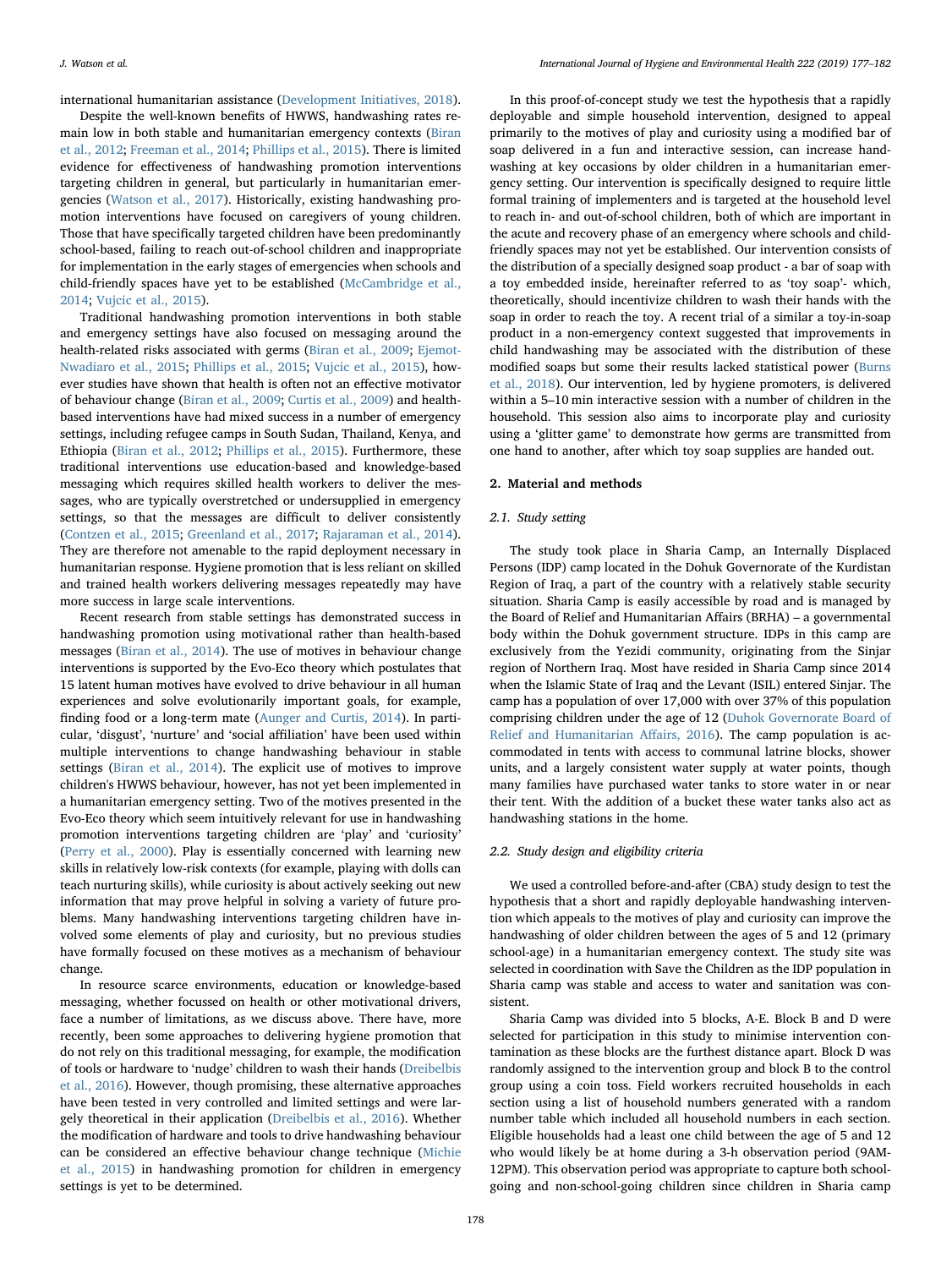attend school either in the morning or in the afternoon according to assignment by camp management, which varied between households within each block. At the time of this study, Save the Children were delivering hygiene promotion in schools, child-friendly spaces, and during household visits. Exposure to all past and current hygiene promotion activities was the same across all camp blocks.

## 2.3. Sample size

A total of 80 households (40 households per study arm) were recruited to the study. As a proof-of-concept study, its main objective was to determine the behavioural impact of the intervention, and specifically whether such an intervention could change handwashing behaviour. As such, the sample size of 80 households was not determined through a formal power calculation but by taking in to account population diversity, and budgetary and time constraints. As the entire camp population are of a single ethnicity and since this is a single camp setting, social and environmental factors were anticipated to be similar across households. The sample size was thus deemed sufficient to reflect the range of socio-economic and household dynamics within the study area. We calculated, a priori, that 40 households in each study arm would result in a minimum detectable effect (MDE) equivalent to a risk ratio (RR) of 1.45–3.6 for baseline handwashing rates ranging from 10% to 60%, 80% power, and 5% significance.

#### 2.4. Intervention content and delivery

The intervention was delivered over one weekend when children were most likely to be in the home. Hygiene promoters who were already active in the camp with Save the Children were trained to deliver the intervention. In pairs, hygiene promoters delivered five toy soaps to each intervention household. Toy soaps were transparent, and all five soaps featured a different toy animal inside (a photograph is available in the supplementary material). The shape and volume of the toy soap was selected to make breaking the soap open as difficult as possible. Hygiene promoters visited each household and played a glitter game with the children to demonstrate how germs are spread: one child's hands were covered with petroleum jelly and glitter and they were asked to 'high five' other children, transferring the glitter from hand-tohand, followed by a demonstration of how to remove the glitter 'germs' from their hands using the toy soap and seven steps of handwashing. No health-based messages were given. Children were not instructed on which key occasions to hand wash, but hygiene promoters explained that the more they washed their hands with the soap the faster they would reach the toy. At least one adult of the household, usually a caregiver, was present during intervention delivery but they were not instructed in any way about the use of these toy soaps. All soaps for the study were designed and manufactured in Kurdistan by Field Ready (UK) using insights generated in a prototyping workshop with children from Sharia camp. Children who participated in the insight study were not part of this study. As the toy soaps were previously unknown to the children in the intervention households, the assumption was that presentation in this way would inspire curiosity to learn more about them (for example, to find the toy through use). Similarly, the toy inside the soap signifies to children that the soap can be part of their play activities, which would also stimulate use.

We employed an active control where households received five plain soaps which were identical to the toy soaps in colour, size, shape, volume, and quality except that they did not contain a toy inside. To control for the effects of household delivery, these plain soaps were also distributed to children in the control households by hygiene promoters who delivered a standard Save the Children handwashing promotion session lasting 5–10 min and consisting of standard health-based messages on disease risks associated with germs, the key moments for handwashing, and a demonstration of the seven steps of handwashing. These messages were the same as those given during existing handwashing promotion activities taking place in the camp at the time of the study. Children in control households did not play the glitter game.

#### 2.5. Outcomes of interest

The primary outcome for the study was the proportion of key handwashing occasions that were accompanied by handwashing with soap (both hands) for children age 5–12. The five key occasions specified were: (i) after using the toilet, (ii) before eating, (iii) before preparing food, (iv) before serving food to another person and, (v) after cleaning another child's faeces.

Three secondary outcomes served as indicators of intervention compliance and included the proportion of households reporting 'toy cheats' (households in which children broke one or more soaps to retrieve the toy); the proportion of households which had used at least one soap; and the proportion of households with toy soap that was wet on inspection from those households with at least one toy soap remaining at follow up.

## 2.6. Data collection

All data collection was undertaken by field workers, recruited from the Sharia camp, who received formal training in the relevant data collection techniques. After enrolment, participating households completed a brief socio-demographic survey and, during the two weeks before intervention delivery, fieldworkers collected baseline data on child handwashing in the household through structured observations. To minimise the risk of bias, households were informed that the field workers would be observing all household activities around water use and did not reveal that they were specifically observing handwashing. Field workers conducting the observations had no involvement in the intervention and households belonging to family or immediate neighbours of the field workers were excluded from participating in the study. No further blinding of study participants was possible. Observations lasted for 3 h (9AM-12PM). Field workers positioned themselves in an unobtrusive location in or near the household tent with a view of the handwashing station or area. One index child between the age of 5 and 12 was selected at random at the time of data collection. Data were collected on all key occasions for handwashing observed and reported whether the child washed hands with soap, just water, or did nothing at the appropriate moment associated with each key occasion.

Four weeks after intervention delivery, field workers returned to the households to conduct an endline structured observation of handwashing for another index child selected at random. Directly after the endline structured observation, field workers recorded information on 'toy cheat' events where children had broken the soap bars to get to the toy.

#### 2.7. Data analysis

Data was cross-checked by the field supervisor on a daily basis. All statistical analysis was undertaken using Stata Version 14 ([StataCorp,](#page-5-28) [2015,](#page-5-28) USA). As this was a proof-of-concept study, we conducted a perprotocol analysis to estimate the effect of the intervention on handwashing ([Hernan and Robins, 2017](#page-5-29)). To estimate effect, we calculated a risk ratio (RR) using a difference-in-differences (DID) analysis via a multilevel mixed effects Poisson model (Stata command: meqrpoisson) to account for within-subject correlation due to repeated measures and clustering at the block level ([Austin et al., 2018\)](#page-5-30). Adjusted RRs along with corresponding 95% confidence intervals were calculated to control for the potential confounders determined a priori (age, sex, number of children age 5–12 in the household, and number of people earning in the household).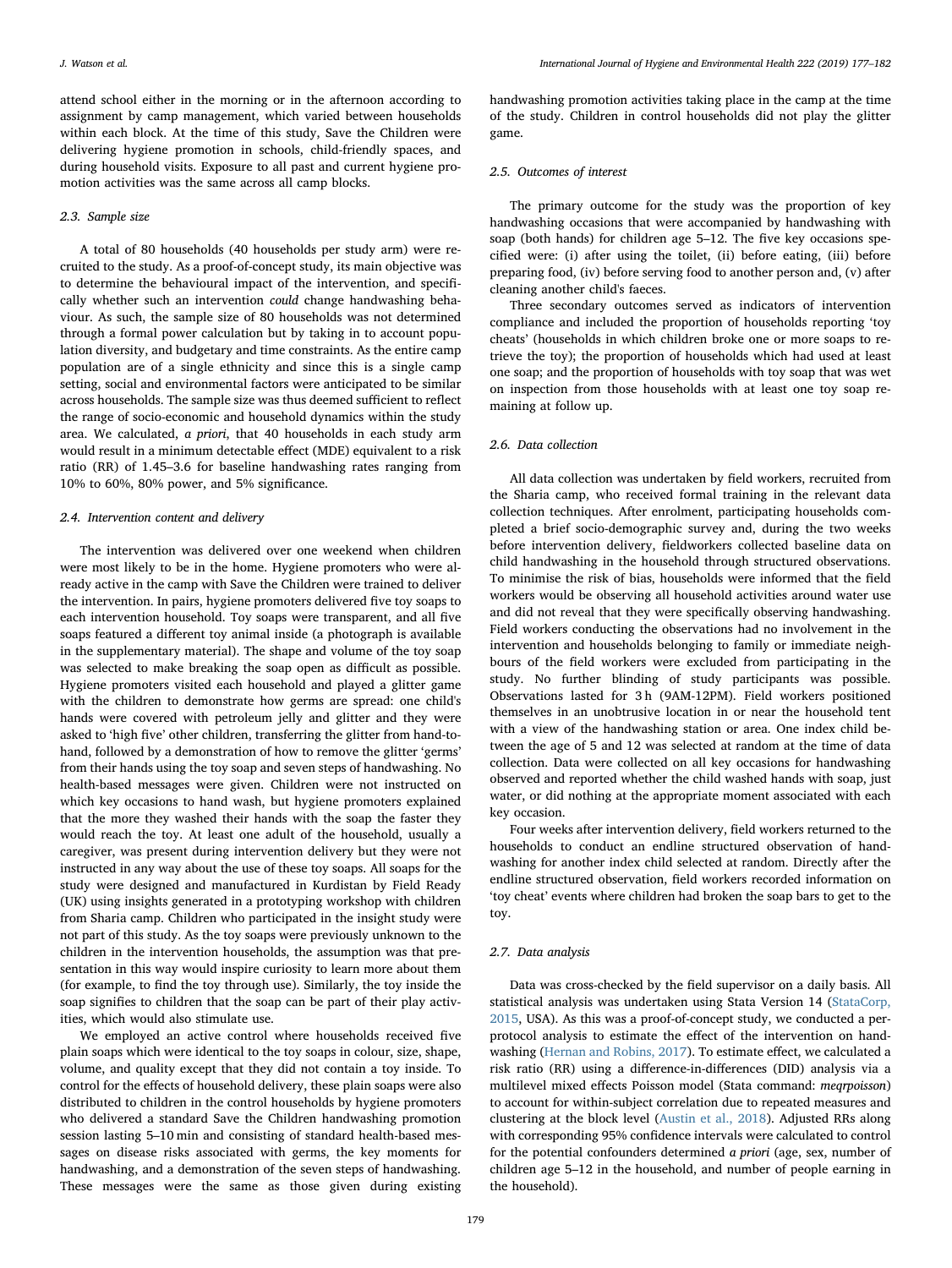#### 2.8. Ethics statement

The study was reviewed and approved by the London School of Hygiene and Tropical Medicine Ethics Review Committee (Ref: 14,483) and the Hawler Medical University Ethics Review Committee in Erbil (Ref: 1/16). The study was also approved by the Board of Relief and Humanitarian Affairs (Ref: 365) and the Directorate of Preventative Health Affairs in Dohuk Province (Ref: 7787). Written informed consent was sought from all participating households. Control households received the toy-based intervention after completion of the study.

## 3. Results

## 3.1. Participants and baseline data

The study ran from March–April 2018. 40 households were enrolled in the control arm and 40 households in the intervention arm. Five households were lost-to-follow-up because they left the camp and two households did not receive the intervention due to failure to locate the correct households during intervention delivery. A further two households were excluded from the analysis because none of the five key handwashing occasions were observed to occur at follow-up. Complete data was obtained from 33 households in the intervention group and 38 households in the control group. Characteristics of the index children observed are shown in [Table 1.](#page-3-0) Household characteristics were similar between groups at baseline [\(Table 2\)](#page-4-0).

## 3.2. Intervention compliance

Field workers measured the number of toy cheats and indicators of soap use in the intervention group at the end of the study. Only 3%  $(n = 1)$  of intervention households reported toy cheats; all others reported that the children reached the toys via handwashing. At the fourweek follow up, 97% ( $n = 32$ ) of households had finished at least one soap,  $61\%$  (n = 20) of households still had some toy soap remaining and, of those households,  $85\%$  (n = 17) had toy soap that was wet on inspection.

#### 3.3. Handwashing with soap

Baseline prevalence of handwashing after key handwashing events was 24% (95% CI, 14%–36%) in the intervention group and 32% (95% CI, 23%–42%) in the control group. At endline, the prevalence of HWWS at key events in the intervention group increased by 16 percentage points to 40% (95% CI, 29–53%) and decreased by 19 percentage points to 13% in the control group (95% CI, 8%–21%). After adjustment, children in the intervention group were 4 times more likely to wash their hands with soap after key handwashing occasions compared to the counterfactual represented by children in the control group after adjusting for baseline handwashing rates (adjusted RR = 3.94, 95% CI 1.59–9.79; [Table 3](#page-4-1)).

## <span id="page-3-0"></span>Table 1

Index child characteristics.

| Group                                                    | <b>Baseline</b>            |                                | Endline                    |                                |
|----------------------------------------------------------|----------------------------|--------------------------------|----------------------------|--------------------------------|
|                                                          | Age (mean)                 | Sex (male)                     | Age (mean)                 | Sex (male)                     |
| Intervention $(n = 33)$<br>Control $(n = 38)$<br>P value | 8<br>8<br>0.3 <sup>a</sup> | 45%<br>50%<br>0.7 <sup>b</sup> | 8<br>8<br>0.4 <sup>a</sup> | 55%<br>42%<br>0.3 <sup>b</sup> |

<span id="page-3-1"></span><sup>a</sup> Poisson Regression.

<span id="page-3-2"></span>**b** Pearson Chi-square test.

#### 4. Discussion

This is the first study to evaluate the use of a novel toy-in-soap product to motivate HWWS behaviour in a humanitarian setting. This proof-of-concept study provides evidence that targeting motives of play and curiosity using a toy soap delivered in a short and rapidly deployable handwashing promotion intervention can improve children's handwashing behaviour in a long term IDP camp. Children receiving our intervention were four times as likely to wash their hands with soap after key events one month after intervention delivery compared to the counterfactual, represented by children in the control group.

Importantly, our study adds to the limited evidence base for WASH interventions in emergencies ([Blanchet et al., 2017\)](#page-5-31). The evaluated intervention is rapidly deployable, does not require intensively trained hygiene promoters for implementation, and can reach children outside of schools and child-friendly spaces. These features are important in emergency settings where the risk of disease transmission is high and there is a large influx of people and minimal public health infrastructure, necessitating rapidly deployable and scalable hygiene interventions, especially in the acute phase of an emergency. Our intervention may be more suitable for use in emergency settings than traditional message-based approaches which require highly trained hygiene promoters who are difficult both to find and to sustain in emergency settings, limiting the speed at which the intervention can be deployed and scaled (Phillips [et al., 2015](#page-5-11); [Vujcic et al., 2015\)](#page-5-14).

Thus far, most handwashing promotion interventions for children have relied on education or knowledge-based messaging and didactic informative transfer ([Watson et al., 2017\)](#page-5-12). Our findings complement those of a recent cluster-randomised trial preceded by a proof-of-concept study which showed that a non-message-based 'nudge' intervention can improve children's handwashing behaviour and is as efficacious as a high-intensity hygiene education intervention ([Dreibelbis](#page-5-24) [et al., 2016](#page-5-24); [Grover et al., 2018a\)](#page-5-32). That intervention combined infrastructural improvements with environmental nudges, including paved pathways connecting latrines to handwashing stations and footprints and handprints on infrastructure, without any other handwashing promotion activities or messages. While our toy soap intervention is incentive-based rather than a 'nudge', our results also suggest that innovative design and hardware intervention components together, when combined with minimal, interactive, non-didactic messaging, may achieve large increases in HWWS behaviour among children.

Our findings also add to existing evidence ([Aunger et al., 2010](#page-5-33); [Biran et al., 2009](#page-5-15), [2014](#page-5-21)) that the use of motivational drivers - primarily nurture and disgust [\(Curtis et al., 2009\)](#page-5-17) - can support successful handwashing promotion interventions, although there are also examples where such interventions have had limited success [\(Greenland](#page-5-34) [et al., 2016\)](#page-5-34). Here we show that a toy-in-soap intervention that aims to appeal to the motives of play and curiosity can be effective in changing child handwashing behaviour in an emergency setting and may be well suited to hygiene interventions specifically targeting children.

Previous research on the use of motivational drivers in handwashing promotion has come from interventions predominantly targeted at caregivers of young children ([Biran et al., 2014;](#page-5-21) [Greenland et al., 2016](#page-5-34)). While not the target of our intervention activities, caregivers may have also had an important role to play in the success of this intervention. Our intervention was delivered to children in the household in the presence of their caregivers and these caregivers may likely have encouraged children to use the toy soap and prevented them from breaking the soap to reach the toy inside; only one household in our study reported 'toy cheats'. Though this very low number of toy cheats presumably reflects a degree of response bias, it is likely the number would have been substantially higher in the absence of caregiver supervision. Delivering our handwashing intervention at the household level may have enhanced or even determined the effectiveness of the intervention via the additional caregiver input.

Five toy soaps were distributed to each intervention household at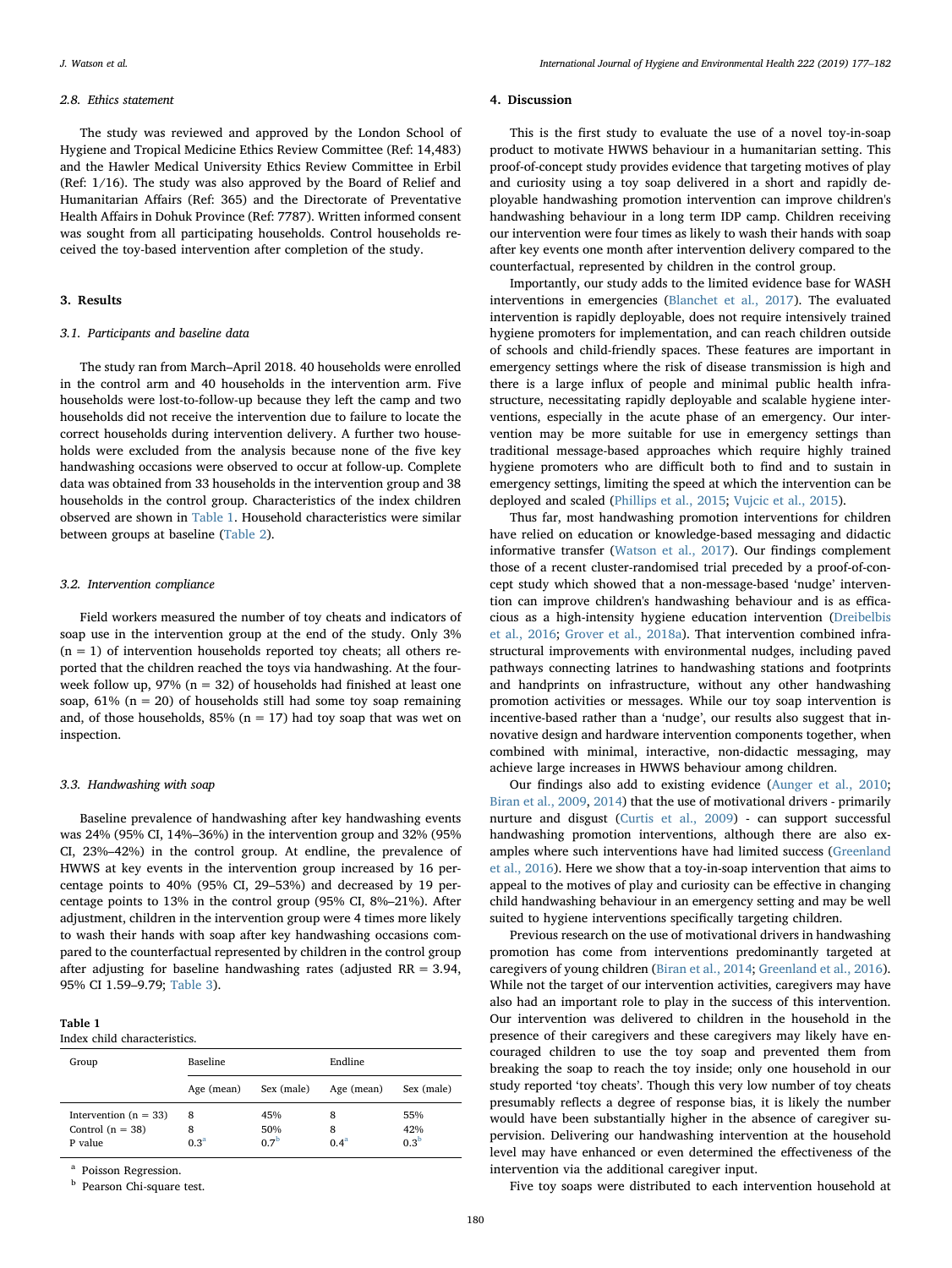#### <span id="page-4-0"></span>Table 2

Household characteristics at baseline.

| Variable                                 | Intervention $(N = 33)$ | Control $(N = 38)$ | P Value          |
|------------------------------------------|-------------------------|--------------------|------------------|
| Number of household members earning      | 0.4                     | 0.4                | 0.7 <sup>a</sup> |
| Household head education level (score)   | 0.2                     | 0.3                | 0.8 <sup>b</sup> |
| Total number in household                | 7.2                     | 7.7                | 0.5 <sup>a</sup> |
| Number of $\leq$ 5 children in household | 1.0                     | 1.1                | 0.8 <sup>a</sup> |
| Number of children 5-12 in household     | 2.4                     | 2.8                | 0.3 <sup>a</sup> |
| Length of time in the camp (months)      | 38.6                    | 39.7               | 0.4 <sup>a</sup> |
| Soap present in household (%)            | 88                      | 79                 | 0.3 <sup>c</sup> |
| Water available in household (%)         | 97                      | 100                | 0.3 <sup>c</sup> |
| Handwashing station in the household (%) | 97                      | 97                 | 0.6 <sup>c</sup> |
| Handwashing prevalence (%)               | 24                      | 32                 | 0.3 <sup>c</sup> |

<span id="page-4-2"></span>Poisson Regression.

<span id="page-4-3"></span>**b** Two-sample Wilcoxon rank-sum test.

<span id="page-4-4"></span><sup>c</sup> Pearson Chi-square test.

## <span id="page-4-1"></span>Table 3

Effect of the intervention on handwashing with soap.

|                         | <b>HWWS Prevalence</b> |            |                  | DID analysis                       |           |         |
|-------------------------|------------------------|------------|------------------|------------------------------------|-----------|---------|
|                         | <b>Baseline</b>        | Endline    |                  | Difference Risk Ratio <sup>a</sup> | 95% CI    | P-value |
| Intervention<br>Control | $2.4\%$<br>32%         | 40%<br>13% | $+16%$<br>$-19%$ | 3.94                               | 1.59-9.79 | 0.003   |

Difference-in-difference analysis via multilevel mixed effects Poisson model.

<span id="page-4-5"></span><sup>a</sup> Adjusted for age, sex, number of children age 5–12 in the household, and number of household members earning an income.

the start of the study. At the four-week follow-up, 97% of intervention households had finished at least 1 bar of toy soap, indicating that nearly every household had engaged to some extent with the intervention. 39% of households had finished all 5 bars of soap. Of the intervention households who did have toy soap remaining, 85% had a bar of toy soap that was wet on inspection indicating at the four-week follow-up households were still engaging with the intervention.

We report a large behavioural impact four weeks post-intervention delivery; however, we did not assess whether these behaviours were sustained beyond this. It is unclear how long children's interest in the toy soap would continue, the duration of which is likely the key determinant of the intervention's behavioural and health impact. If interest in the toy soap proves to be short-term, this intervention is likely to be most useful in the acute and recovery phase of a humanitarian emergency (typically the first six months) when disease transmission is highest, resources are stretched, and before basic public health infrastructure, such as adequate drinking water and sanitation, may have been established [\(Connolly et al., 2004\)](#page-5-7). An alternative hypothesis that warrants investigation is that frequent use of the toy soap may lead to habit formation such that the targeted behaviour of HWWS might be sustained after the toy soap is finished and/or after the children have lost interest in the toy soap. Future trials might adjust analysis for soap remaining at endline to assess if the increased HWWS behaviour seen in this study continues after toy soap is finished.

Our study has important limitations. Although our groups appeared well balanced, there was a differential drop-out rate in the intervention (7/40) and control (2/40) groups that may reflect some underlying difference between these two groups that may bias our results. We used structured observations to measure handwashing. While this is considered to be the 'gold standard' of measuring handwashing behaviour ([Biran et al., 2008\)](#page-5-35) it is still at risk of social desirability bias [\(Ram et al.,](#page-5-36) [2010\)](#page-5-36) and observer bias, especially as blinding of observers and participants was not possible. The 'Hawthorne Effect' ([McCambridge et al.,](#page-5-13) [2014\)](#page-5-13) is also a risk; children may modify their behaviour in response to their awareness of being observed [\(Grover et al., 2018b;](#page-5-37) [Ram et al.,](#page-5-36) [2010\)](#page-5-36). The HWWS prevalence in both groups recorded at baseline was relatively high (32% control, 24% intervention). At endline, HWWS prevalence in the control group was significantly lower at 13% (−19 percentage points) which suggests some degree of reactivity bias observed in our baseline data then dissipating at endline. Future studies may benefit from multiple observations prior to the intervention period to better assess reactivity in baseline observations. We hypothesize that our intervention effectively targeted the motives of play and curiosity in this context; however, we were unable to develop specific measurements of these latent, complex constructs. This is a common limitation of motive-based interventions [\(Biran et al., 2014](#page-5-21)) and highlights a need for better measurement systems that allow individual motives to be tested.

Our proof-of-concept study was limited to 71 households in just one IDP camp with an entirely Yezidi population, and in one humanitarian context. Trials with a larger number of households and across different humanitarian contexts are needed to validate the findings and ascertain the generalisability of our intervention to different humanitarian emergency populations. Furthermore, this intervention was purposefully conducted in an IDP camp where water supply was consistent and plentiful. In some humanitarian emergency settings where water is scarcer, use of the toy soap may be less frequent, potentially altering the impact of our intervention. In Sharia camp, the setting for our intervention, children were also receiving health-based handwashing messages from hygiene promoters in school and child-friendly spaces at the time of our intervention. More research is needed to determine if our intervention can standalone or if its success is interlinked with the presence of other handwashing promotion activities.

## 5. Conclusions

Our study demonstrates that the use of a theory-based hygiene intervention designed to target both play- and curiosity-based motives through innovative hardware and software components is associated with increases in handwashing with soap among older children. Our results provide evidence that this readily deployable intervention may be effective at increasing child handwashing practices in a humanitarian setting while facilitating rapid implementation in an often chaotic humanitarian emergency context. We argue that hardware intervention components should no longer be viewed as distinct from software 'behaviour change' components, as has been the tradition in handwashing interventions, especially in emergency settings ([Vujcic](#page-5-14) [et al., 2015\)](#page-5-14). This approach should be considered an effective behaviour change technique in handwashing promotion for children. Our positive findings provide justification for future efficacy studies to assess the effect of such an intervention on handwashing behaviours and related health outcomes (such as diarrhoea) when delivered at greater scale and in the context of a humanitarian response.